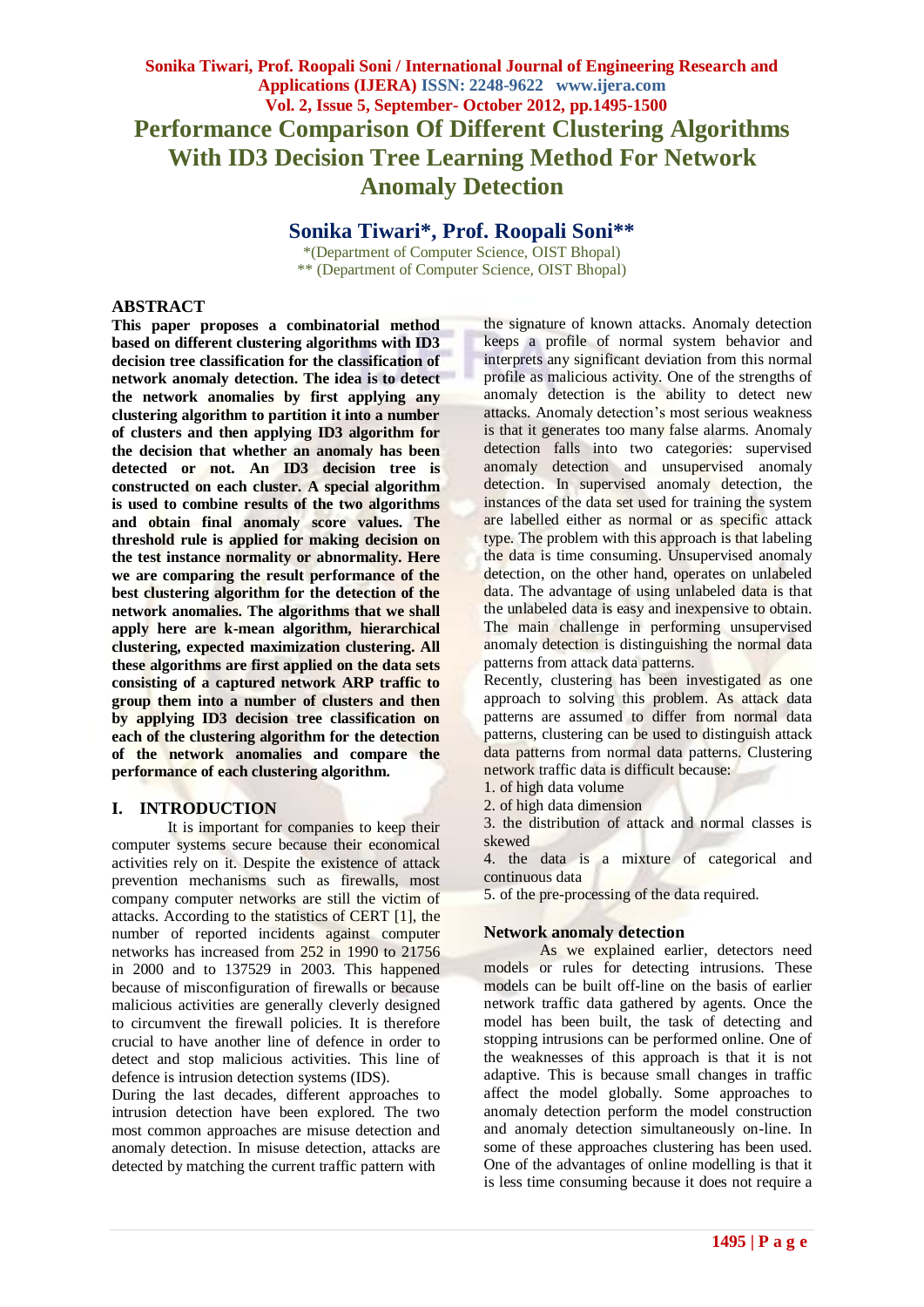separate training phase. Furthermore, the model reflects the current nature of network traffic. The problem with this approach is that it can lead to inaccurate models. This happens because this approach fails to detect attacks performed systematically over a long period of time. These types of attacks can only be detected by analysing network traffic gathered over a long period of time. The clusters obtained by clustering network traffic data off-line can be used for either anomaly detection or misuse detection. For anomaly detection, it is the clusters formed by the normal data that are relevant for model construction. For misuse detection, it is the different attack clusters that are used for model construction.

Clustering is a division of data into groups of similar objects. Each group, called cluster, consists of objects that are similar amongst them and dissimilar compared to objects of other groups. Representing data by fewer clusters necessarily loses certain fine details, but achieves simplification. It represents many data objects by few clusters, and hence, it models data by its clusters.

Cluster analysis is the organization of a collection of patterns (usually represented as a vector of measurements, or a point in a multidimensional space) into clusters based on similarity. Patterns within a valid cluster are more similar to each other than they are to a pattern belonging to a different cluster. It is important to understand the difference between clustering (unsupervised between clustering (unsupervised classification) and discriminate analysis (supervised classification). In supervised classification, we are provided with a collection of labelled (preclassified) patterns; the problem is to label a newly encountered, yet unlabeled, pattern. Typically, the given labeled (training) patterns are used to learn the descriptions of classes which in turn are used to label a new pattern. In the case of clustering, the problem is to group a given collection of unlabeled patterns into meaningful clusters. In a sense, labels are associated with clusters also, but these category labels are data driven; that is, they are obtained solely from the data [2,3,4].

### **ID3 Algorithm**

The ID3 algorithm (Inducing Decision Trees) was originally introduced by Quinlan in [11] and is described below in Algorithm 1. Here we briefly recall the steps involved in the algorithm. For a thorough discussion of the algorithm we refer the interested reader to [10].

Require: R, a set of attributes.

Require: C, the class attribute.

Require: S, data set of tuples.

1: if R is empty then

2: Return the leaf having the most frequent value in data set S.

3: else if all tuples in S have the same class value then

4: Return a leaf with that specific class value.

5: else

6: Determine attribute A with the highest information gain in S.

7: Partition S in m parts  $S(a1)$ , ...,  $S(am)$  such that a1, ..., am are the different values of A.

8: Return a tree with root A and m branches labeled a1...am, such that branch i contains ID3( $R - \{A\}$ , C,  $S(ai)$ ).

9: end if

### **II. RELATED WORK**

**Paper: A Novel Unsupervised Classification Approach for Network Anomaly Detection by K Means Clustering and ID3 Decision Tree Learning Methods[8].**

Author: Yasser Yasami, Saadat Pour Mozaffari, Computer Engineering Department Amirkabir University of Technology (AUT) Tehran, Iran.

Abstract: This paper presents a novel host-based combinatorial method based on k-Means clustering and ID3 decision tree learning algorithms for unsupervised classification of anomalous and normal activities in computer network ARP traffic. The k-Means clustering method is first applied to the normal training instances to partition it into k clusters using Euclidean distance similarity. An ID3 decision tree is constructed on each cluster. Anomaly scores from the k-Means clustering algorithm and decisions of the ID3 decision trees are extracted. A special algorithm is used to combine results of the two algorithms and obtain final anomaly score values. The threshold rule is applied for making decision on the test instance normality or abnormality.

Conclusion: The proposed method is compared with the individual k-Means and ID3 methods and the other proposed approaches based on markovian chains and stochastic learning automata in terms of the overall classification performance defined over five different performance measures. Results on real evaluation test bed network data sets show that: the proposed method outperforms the individual k-Means and the ID3 compared to the other approaches.

### **Paper: Privacy Preserving ID3 over Horizontally, Vertically and Grid Partitioned Data [7].**

Author: Bart Kuijpers, Vanessa Lemmens, Bart Moelans Theoretical Computer Science, Hasselt University & Transnational University Limburg, Belgium.

Abstract: This consider privacy preserving decision tree induction via ID3 in the case where the training data is horizontally or vertically distributed. Furthermore, we consider the same problem in the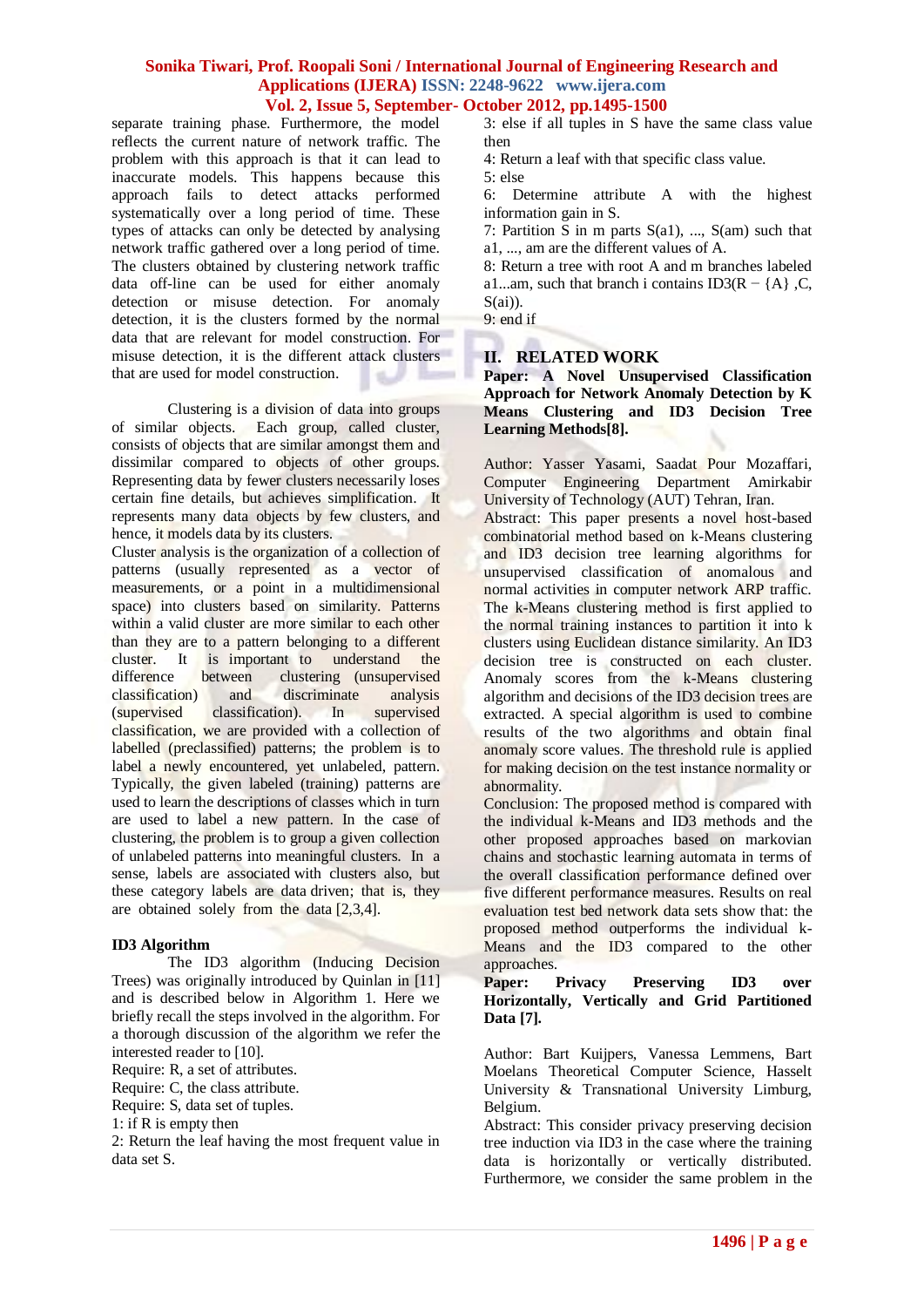case where the data is both horizontally and vertically distributed, a situation we refer to as grid partitioned data. We give an algorithm for privacy preserving ID3 over horizontally partitioned data involving more than two parties. For grid partitioned data, we discuss two different evaluation methods for preserving privacy ID3, namely, first merging horizontally and developing vertically or first merging vertically and next developing horizontally. Next to introducing privacy preserving data mining over grid-partitioned data, the main contribution of this paper is that we show, by means of a complexity analysis that the former evaluation method is the more efficient.

Conclusion: Here the datasets when partitioned horizontally, vertically and after that the clustering algorithm is applied performs better performance than on the whole datasets.

### **Paper: A comparison of clustering method for unsupervised anomaly detection in network traffic[5].**

#### Author: Koffi Bruno Yao.

Abstract: Network anomaly detection aims at detecting malicious activities in computer network traffic data. In this approach, the normal profile of the network traffic is modelled and any significant deviation from this normal profile is interpreted as malicious. While supervised anomaly detection models the normal traffic behaviour on the basis of an attack free data set, unsupervised anomaly detection works on a data set which contains both normal and attack data. Clustering has recently been investigated as one way of approaching the issues of unsupervised anomaly detection.

Conclusion: The main goal of the paper has been to investigate the efficiency of different classical clustering algorithms in clustering network traffic data for unsupervised anomaly detection. The clusters obtained by clustering the network traffic data set are intended to be used by a security expert for manual labelling. A second goal has been to study some possible ways of combining these algorithms in order to improve their performance.

### **Paper: Comparisons between Data Clustering Algorithms [6].**

Author: Osama Abu Abbas Computer Science Department, Yarmouk University, Jordan

Abstract: Clustering is a division of data into group s of similar objects. Each group, called a cluster, consists of objects that are similar between themselves and dissimilar compared to objects of other groups. This paper is intended to study and compare different data clustering algorithms. The algorithms under investigation are: k-means algorithm, hierarchical clustering algorithm, selforganizing maps algorithm, and expectation maximization clustering algorithm. All these algorithms are compared according to the following

factors: size of dataset, number of clusters, type of dataset and type of software used.

Conclusion: The main conclusion that can be concluded is the performance comparison of different clustering algorithm.

#### **Paper: Dynamic Network Evolution: Models, Clustering, Anomaly Detection[9].**

Author: Cemal Cagatay Bilgin and B¨ulent Yener Rensselaer Polytechnic Institute, Troy NY, 12180.

Abstract: Traditionally, research on graph theory focused on studying graphs that are static. However, almost all real networks are dynamic in nature and large in size. Quite recently, research areas for studying the topology, evolution, applications of complex evolving networks and processes occurring in them and governing them attracted attention from researchers. In this work, we review the significant contributions in the literature on complex evolving networks; metrics used from degree distribution to spectral graph analysis, real world applications from biology to social sciences, problem domains from anomaly detection, dynamic graph clustering to community detection.

Conclusion: Many real world complex systems can be represented as graphs. The entities in these system represent the nodes or vertices and links or edges connect a pair or more of the nodes. We encounter such networks in almost any application domain i.e. computer science, sociology, chemistry, biology, anthropology, psychology, geography, history, engineering.

# **III. Proposed SCHEME**

| <b>Algorithm :1 K-mean Clustering Algorithm</b>                                       |
|---------------------------------------------------------------------------------------|
| Pick a number $(K)$ of cluster centers (at                                            |
| random)<br>Assign every item to its nearest cluster                                   |
| center (e.g. using Euclidean distance)<br>Move each cluster center to the mean of its |
| assigned items                                                                        |
| Repeat steps 2, 3 until convergence<br>(change in cluster assignments less than a     |
| threshold).                                                                           |
|                                                                                       |
| <b>Algorithm: 2 Hierarchical Clustering</b>                                           |
| <b>Bottom up</b>                                                                      |
| Start with single-instance clusters<br>.                                              |
|                                                                                       |

- 2) At each step, join the two closest clusters
- 3) Design decision: distance between clusters

### **Top down**

- 1) Start with one universal cluster
- 2) Find two clusters
- 3) Proceed recursively on each subset
- 4) Can be very fast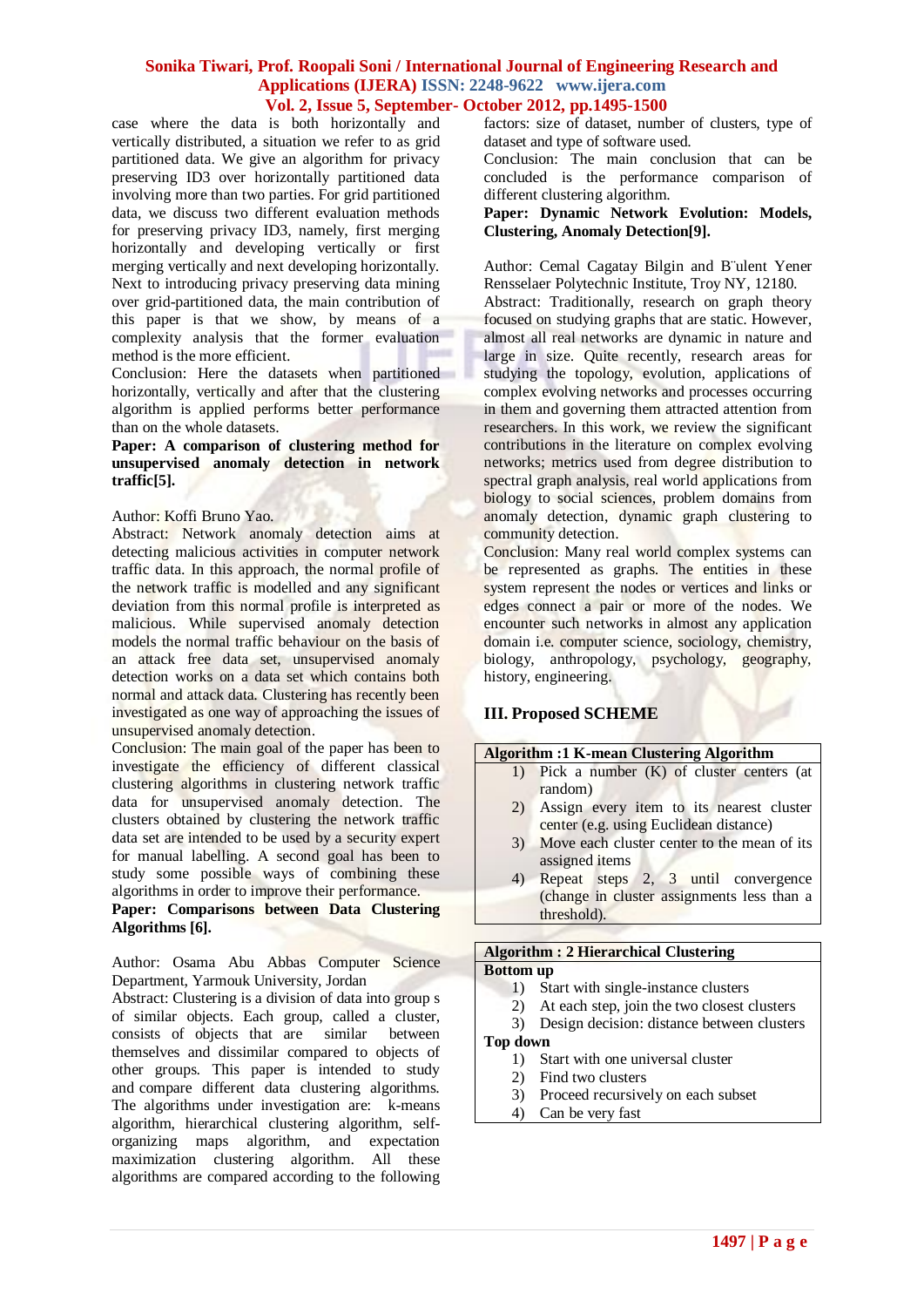# **Sonika Tiwari, Prof. Roopali Soni / International Journal of Engineering Research and Applications (IJERA) ISSN: 2248-9622 www.ijera.com**

# **Vol. 2, Issue 5, September- October 2012, pp.1495-1500**

# **Algorithm 3: Density Based Clustering** 1) select a point *p* 2) Retrieve all points density-reachable from  $p$  wrt  $\varepsilon$  and 3) If *p* is a core point, a cluster is formed. 4) If  $p$  is a border point, no points are density-reachable visits the next point of the database. 5) Continue the prsocess until all of the points have bee **Algorithm 4: Proposed ID3 Algorithm** Input Layer Define  $P_1$ ,  $P_2$ , ….,  $P_n$  Parties.(Horizontally partitioned). Each Party contains R set of attributes  $A_1, A_2, \ldots$  $A_R$ . C the class attributes contains c class values  $C_1$ ,  $C_2$ , ...., C<sub>c</sub>. For party  $P_i$  where  $i = 1$  to n do If R is Empty Then Return a leaf node with class value Else If all transaction in  $T(P_i)$  have the same class Then • Return a leaf node with the class value Else Calculate Expected Information classify the given sample for each party  $P_i$  individually. Calculate Entropy for each attribute  $(A_1, A_2, ..., A_R)$ of each party P<sub>i</sub>. Calculate Information Gain for each attribute  $(A_1,$  $A_2, \ldots, A_R$ ) of each party  $P_i$  Calculate Total Information Gain for each attribute of all parties (TotalInformationGain( )).  $A_{\text{BestAttribute}} \leftarrow \text{MaxInformationGain}()$ Let  $V_1$ ,  $V_2$ , ...,  $V_m$  be the value of attributes.  $A_{\text{BestAttribute}}$  partitioned  $P_1, P_2, ..., P_n$  parties into m parties  $P_1(V_1), P_1(V_2), \ldots, P_1(V_m)$  $P_2(V_1), P_2(V_2), \ldots, P_2(V_m)$  . . . .  $P_n(V_1), P_n(V_2), \ldots, P_n(V_m)$ Return the Tree whose Root is labelled ABestAttribute and has m edges labelled  $V_1$ ,  $V_2$ , ...,  $V_m$ . Such that for every i the edge Vi goes to the Tree  $NPPID3(R - A_{\text{BestAttribute}}, C, (P_1(V_i), P_2(V_i), ...,$  $P_n(V_i))$ End.

### **IV. DATASET USED**

Here we are using a number of attributes and contains a class attribute to find whether an anamoly has been or not. Node {A, B, C} Load {Hign,Low} Transmission {TCP, UDP} Mac Address {192.168.1.1, 192.168.1.2} Class\_anomaly {yes, no}

| A,low,192.168.1.1,udp,no          | A, low, 192.168.1.1, udp, no          |
|-----------------------------------|---------------------------------------|
| C,low, 192.168.1.1, udp, yes      | C,low, 192.168.1.1, udp, yes          |
| A, high, 192.168.1.2, tcp, yes    | A, high, 192.168.1.2, tcp, yes        |
| B, high, 192.168.1.2, tcp, yes    | B, high, 192.168.1.2, tcp, yes        |
| A,low,192.168.1.1,udp,no          | B,low, 192.168.1.1, tcp, yes          |
| C,low, 192.168.1.1, udp, yes      | A,low,192.168.1.1,udp,no              |
| A, high, 192.168.1.2, tcp, yes    | C, low, 192.168.1.1, udp, yes         |
| B, high, 192.168.1.2, tcp, yes    | A,high, 192.168.1.2,tcp, yes          |
| B,low, 192.168.1.1, udp, yes      | B,high, 192.168.1.2,tcp, yes          |
| A,low,192.168.1.1,udp,no          | B,low, 192.168.1.1, udp, yes          |
| A, high, 192.168.1.2, tcp, yes    | A, low, 192.168.1.1, udp, no          |
| B,low, 192.168.1.1, udp, yes      | A, high, 192.168.1.2, tcp, yes        |
| A, low, 192.168.1.1, udp, no      | C,high, 192.168.1.1,tcp,no            |
| A, high, 192.168.1.2, tcp, yes    | A, high, 192.168.1.2, tcp, yes        |
|                                   |                                       |
|                                   |                                       |
| A,low, 192.168.1.1, udp, no, cl   | A,low,192.168.1.1,udp,no,cluste       |
| uster <sub>0</sub>                | r0                                    |
| C, low, 192.168.1.1, udp, yes, c  | C,low, 192.168.1.1, udp, yes, clust   |
| luster <sub>0</sub>               | er0                                   |
| A, high, 192.168.1.2, tcp, yes, c | A, high, 192.168.1.2, tcp, yes, clust |
| luster1                           | er0                                   |
| B, high, 192.168.1.2, tcp, yes, c | B, high, 192.168.1.2, tcp, yes, clust |
| uster1                            | er0                                   |
| A,low,192.168.1.1,udp,no,cl       | B,low, 192.168.1.1, tcp, yes, cluste  |
| uster <sub>0</sub>                | r <sub>0</sub>                        |
| C,low, 192.168.1.1, udp, yes, c   | A,low,192.168.1.1,udp,no,cluste       |
| luster <sub>0</sub>               | r <sub>0</sub>                        |
| A, high, 192.168.1.2, tcp, yes, c | C,low, 192.168.1.1, udp, yes, clust   |
| luster1                           | er0                                   |
| B,high, 192.168.1.2,tcp, yes, c   | A, high, 192.168.1.2, tcp, yes, clust |
| luster1                           | er0                                   |
| B,low,192.168.1.1,udp,yes,c       | B, high, 192.168.1.2, tcp, yes, clust |
| luster <sub>0</sub>               | er0                                   |
| A,low, 192.168.1.1, udp, no, cl   | B,low,192.168.1.1,udp,yes,clust       |
| uster <sub>0</sub>                | er0                                   |
| A, high, 192.168.1.2, tcp, yes, c | A,low,192.168.1.1,udp,no,cluste       |
| luster1                           | r <sub>0</sub>                        |
| B,low, 192.168.1.1, udp, yes, c   | A, high, 192.168.1.2, tcp, yes, clust |
| luster <sub>0</sub>               | er0                                   |

r1

er0

A,low,192.168.1.1,udp,no,cl

A,high,192.168.1.2,tcp,yes,c

uster0

luster1

C,high,192.168.1.1,tcp,no,cluste

A,high,192.168.1.2,tcp,yes,clust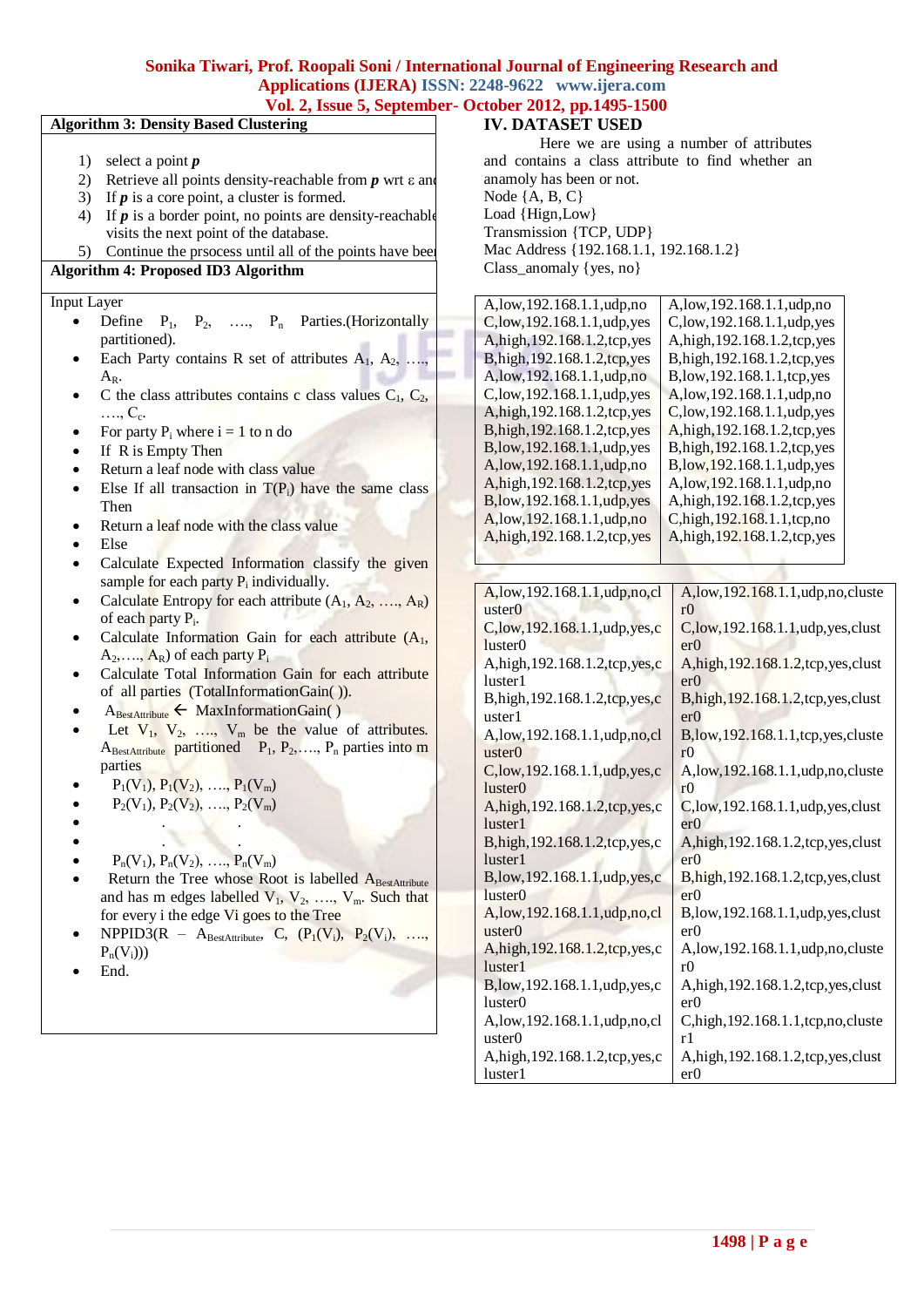# **V. RESULT ANALYSIS**



| number_of_instances | id3_time(ms) | $HP_time(ms)$ |
|---------------------|--------------|---------------|
| $\frac{4}{4}$       | 78           | 15            |
|                     | 93           | 15            |
| 50                  | 110          | 16            |
| 100                 | 125          | 31            |
| .00                 | 150          | 32            |

Table 1.

As shown in Table 1. is the time needed for the decision of any dataset. It was observerd that the existing id3takes more time as compared our proposed work.

Where,

HP is the proposed horizontal partioned based ID3. **Relative absolute error** can be calculated

$$
p_1 - a_1 + \ldots + p_n - a_n
$$

as: 
$$
|a - a_1| + ... + |a - a_n|
$$
  
Mean squared error can be ca

**Mean squared error** can be calculated  $(p_1 - a_1)^2 + ... + (p_n - a_n)^2$  $(p_1-a_1)^2$  + ... +  $(p_n)$  $^{2}$ 

as: 
$$
(\overline{a} - a_1)^2 + ... + (\overline{a} - a_n)^2
$$

with

Actual target values: a1 a2 … an Predicted target values: p1 p2 … pp

| number_of_instan | <b>ID3</b> Mean<br>absolute<br>error | <b>HP</b> Mean<br>absolute<br>error |
|------------------|--------------------------------------|-------------------------------------|
| 14               | 0.2857                               | <b>NP</b>                           |
| 25               | 0.24                                 | 0.237                               |
| 50               | 0.24                                 | 0.24                                |
| 100              | 0.23                                 | 0.22                                |
| 200              | 0.235                                | 0.23                                |
| Table 2.         |                                      |                                     |

In Table 2. Our proposed work performs less means square error as compared to the existing algorithm.

| number of instances                          | <b>ID3</b> Relative<br>absolute error | <b>HP</b> Relative<br>absolute error |
|----------------------------------------------|---------------------------------------|--------------------------------------|
| 14                                           | 60%                                   | NP                                   |
| 25                                           | 63.22%                                | 60.13%                               |
| 50                                           | 64.53%                                | 63.24%                               |
| 100                                          | 64.28%                                | 63.63%                               |
| 200                                          | 65.06%                                | 64.28%                               |
| $T_2$ $\mathbf{L}$ $\mathbf{L}$ $\mathbf{L}$ |                                       |                                      |

Table 3.

In Table 3. It was observed that the proposed algorithm has less absolute error than the existing algorithm.

| <b>Clustering</b><br>with | <b>Time</b><br>(ms) | <b>Mean</b><br>absolute | Mean<br>absolute |
|---------------------------|---------------------|-------------------------|------------------|
| proposed id3              |                     | error                   | error            |
| K-mean with               | 47                  | 0.0714                  | 14.2105 %        |
| proposed id3              |                     |                         |                  |
| Hierarchical              | 31                  | 0.0357                  | 36.5854 %        |
| with proposed             |                     |                         |                  |
| id3                       |                     |                         |                  |
| with<br><b>EM</b>         | 43                  | 0.0238                  | 5.4119 %         |
| proposed id3              |                     |                         |                  |
| Table 4.                  |                     |                         |                  |

As shown in the table 4 is the comparative study of different clustering algorithm with our proposed algorithm.

| <b>Clustering</b><br>with existing<br>id3 | Time<br>(ms) | <b>Mean</b><br>absolute<br>error | <b>Mean</b><br>absolute<br>error |
|-------------------------------------------|--------------|----------------------------------|----------------------------------|
| with<br>K-mean<br>existing id3            | 65           | 0.0914                           | 20.2105 %                        |
| Hierarchical<br>existing<br>with<br>id3   | 50           | 0.0557                           | 45.5854 %                        |
| with<br><b>EM</b><br>existing id3         | 60           | 0.0438                           | 7.4119 %                         |
| Table 5                                   |              |                                  |                                  |

# **VI. CONCLUSION**

The clustering algorithms are used to divide any datasets into a number of clusters, this time clustering algorithms are combined with ID3 algorithm to detect the network anomaly detection and the performance is compared with the other clustering algorithms. The proposed algorithm implemented here provides a way of classifying and provides better leaning of the network anomalies and normal activities in computer network ARP traffic.